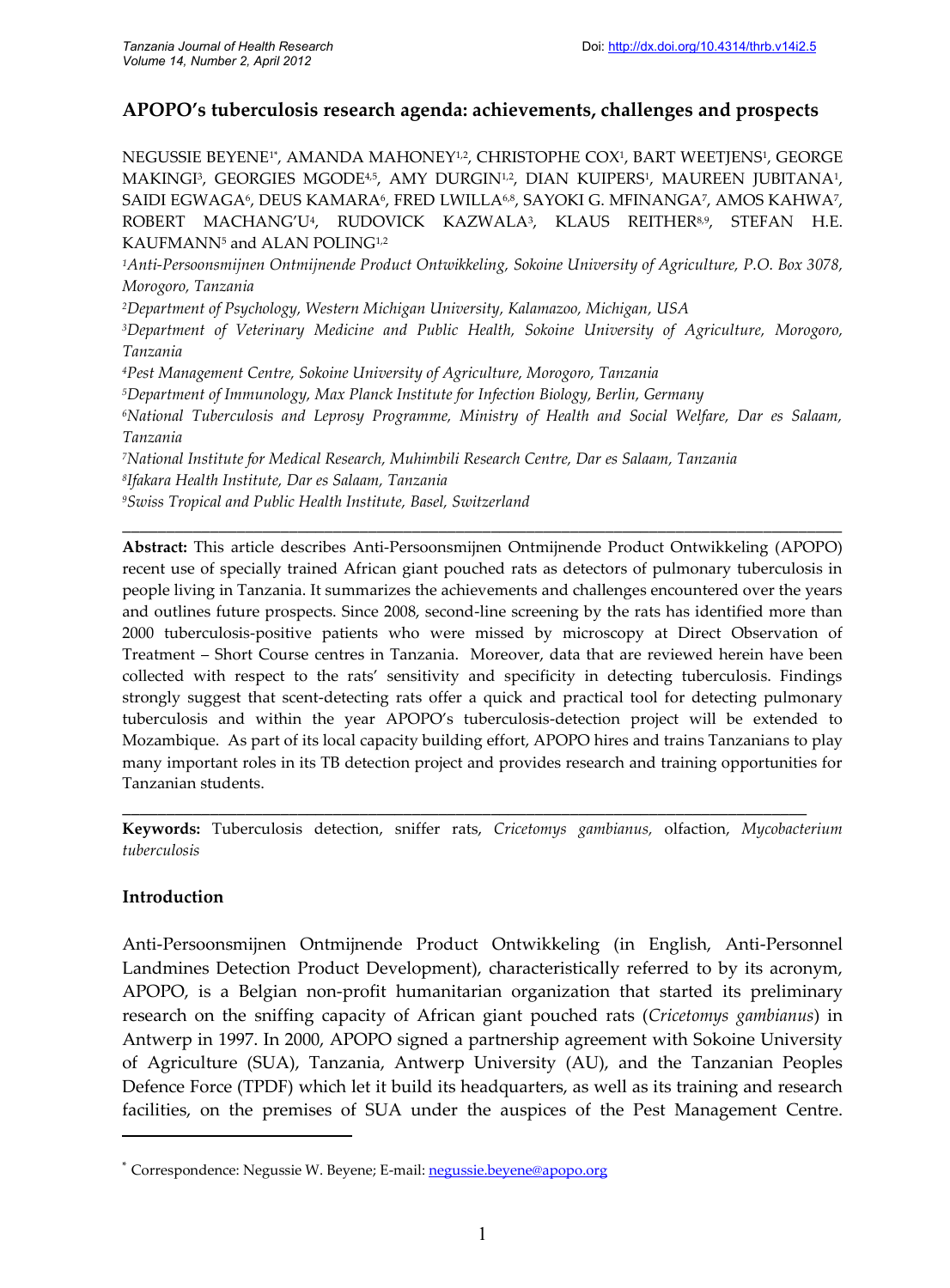Initially, rats were collected from the outskirts of Morogoro municipality and from the slopes of Uluguru Mountains using Havahart® traps (Havarhart, Woodstream Corp., PA, USA) and then transferred to breeding kennels at the project site. The breeding kennels were constructed to imitate the rats' natural environment and now provide a continuous supply of rats for the project.

# *Cricetomys* **for Landmine Detection**

African giant pouched rats, which are native to sub-Saharan Africa, are nocturnal and omnivorous members of the *Nesomyidae* family within the *Muroidea* superfamily. They are large colony-dwelling rodents, with adult body lengths of 25-45cm and tail lengths of 35- 45cm. Adult females typically weigh 1-1.5kg. Males are somewhat larger. *Cricetomys* can live up to eight years in captivity. At four weeks of age, APOPO's rats are weaned and thereafter are housed in pairs in cages with unlimited access to water and a nest box. The rats are fed a varied diet of fruits, vegetables, grains, and commercial rodent chow. During weekdays they receive the majority of their food during training sessions so that they are mildly fooddeprived during training and testing. A veterinarian, who provides health care as needed, regularly examines the rats.

From four weeks to approximately six weeks of age the rats are handled three times a day by trainers and other people, who expose them to a wide variety of objects, sights, sounds, and smells and hand-feed them preferred foods such as bananas and peanuts. These experiences constitute what is often termed "environmental enrichment," which is known to improve several aspects of the neurochemistry and behaviour of domestic laboratory rats (*Rattus norvegicus*), including their ability to learn and to remember (Hutchinson *et al*., 2005; Nithianantharajah & Hannan, 2005; Van Praag *et al*., 2000).

Initially, APOPO focused on training rats to detect landmines. Over time, successful training procedures were devised and *Cricetomys* currently are being used as accredited mine detection animals in Mozambique, where APOPO's team has cleared more than 2 million square meters of land. These training procedures and the rat's performance in operational demining are described elsewhere (Poling *et al*., 2010a, 2010b, 2010c, 2011b).

Lessons learned in developing effective landmine-detection procedures were put to good use in training the rats to detect the presence of *Mycobacterium tuberculosis*, the microorganism that causes tuberculosis (TB), in human sputum samples and to evaluate their ability to do so. This work was possible due to a 2004 partnership agreement between APOPO, SUA, AU, the Tanzanian National Institute of Medical Research (NIMR), and the Tanzanian National Tuberculosis and Leprosy Programme (NTLP), which jointly committed to developing a scent-detection technology for diagnosing human TB. Their goal was to develop a quick, inexpensive, and accurate tool for diagnosing pulmonary tuberculosis to benefit people living in resource poor areas in sub-Saharan Africa and around the world.

# **Preliminary Investigations**

Initially, a pilot study was conducted to determine the resistance of African giant pouched rats to TB by putting them in a specially designed cage that was placed in a biosafety cabinet and exposing the rats to aerosols from live *M. tuberculosis* broth. Eight rats (four adults and four young of both sexes) were used in this investigation. Four test rats received Bacilli's Calmette-Guerin (BCG) vaccinations while the remaining four served as controls and were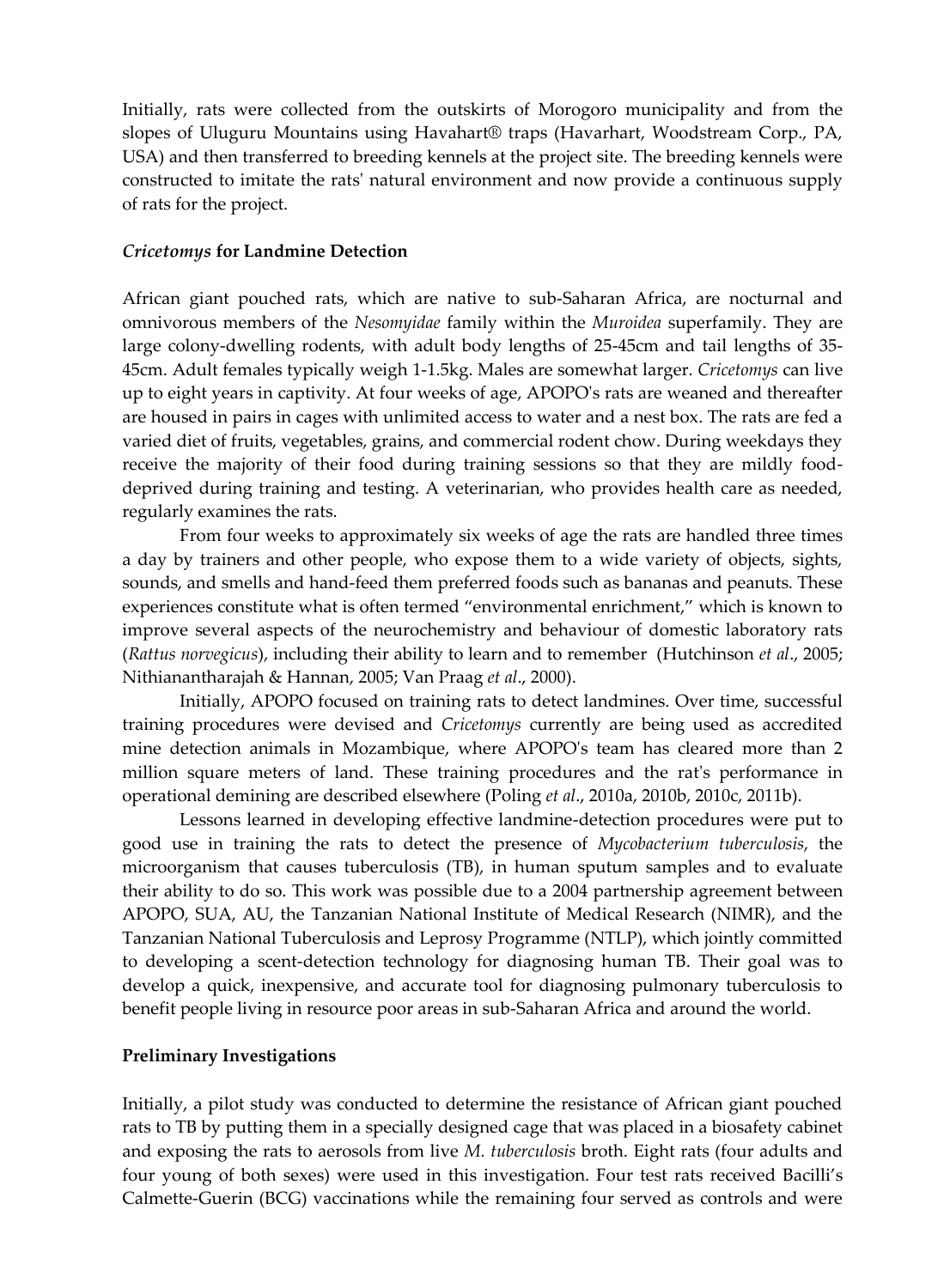not vaccinated. Both groups were inoculated over an 8-h period by subjecting them to an aerosol containing 10<sup>6</sup> to 10<sup>8</sup> CFU/ml of *M. bovis* and *M. tuberculosis*. After an eight-week observation period these animals and four additional rats recently captured from the wild were euthanatized. Specimens from test, control, and wild rats were examined for pathological and molecular evidence of mycobacterial infection. No lesions or traces of mycobacteria (by PCR) were found in samples obtained from the test, control, or wild rats. These data suggested that *Cricetomys* are resistant to mycobacterial infection and could be safely used as TB-detection animals.

In the second stage of this preliminary investigation, five rats were selected and vaccinated with BCG. All of them were subjected to odour discrimination training for a period of eight weeks using inactivated culture isolates in a broth as the training stimulus. After this period they were split into two groups. Three rats were further trained to detect mycobacteria culture isolates and two rats were trained to detect *M. tuberculosis* in human sputum samples. The culture isolates were grown and processed at the Microbiology Laboratory of the Faculty of Veterinary Medicine at SUA and sputum samples were collected from Direct Observation of Treatment-Short Course (DOTS) centres at the Morogoro Regional Hospital and at the Muhimbili National Hospital in Dar es Salaam. After four weeks of training, all five rats were able to indicate consistently on the target TB odour from the culture isolates as well as from the sputum samples. They did so by pausing reliably at holes above pots containing known TB-positive samples and not pausing above holes containing known TB-negative samples. They were trained to respond in this way by consistently reinforcing (rewarding) with food progressively longer pauses above TBpositive samples and never reinforcing pauses above TB-negative samples. Such training is technically described as "operant discrimination training" and is the basis of all scent detection applications with animals, including the use of dogs and pouched rats to detect explosives.

### **Proof of Principle Study**

Although the preliminary study suggested the rats are resistant to TB, a decision was made to inactivate microbes in the sputum samples so as to protect personnel and the rats from all possible infectious agents. For this proof of principle study, about 300 sputum sample sets were collected per week from selected DOTS centres in Dar es Salaam and Morogoro, using World Health Organization (WHO) recommended sputum containers (wide-mouthed container made of clear thin plastic that were disposable, unbreakable, and leak proof). All the samples were already examined by Ziehl-Neelsen (ZN) smear microscopy at the DOTS centres and stored in a freezer until they were collected and shipped to APOPO's facility in Morogoro. Each sample came from the DOTS centre with information about the sex, age, and identification number of the patient who produced it and the sample's ZN microscopy status (i.e., TB-positive or TB-negative).

One ml of each sputum sample was aseptically set aside for culturing and after the required sample processing procedure it was inoculated on solid Löwenstein-Jensen medium, incubated at 37°C and monitored for six weeks. Smears were prepared for microscopic examination, ZN, from the remaining portion of the sputum, at APOPO's laboratory so that DOTS results could be confirmed. Sterile phosphate-buffered saline (PBS, 5 ml) was added to the remaining portion of the sputum sample, which was heat-inactivated at 90°C in a water bath for 30 min (Doig *et al*. 2002). All samples were then frozen at –20°C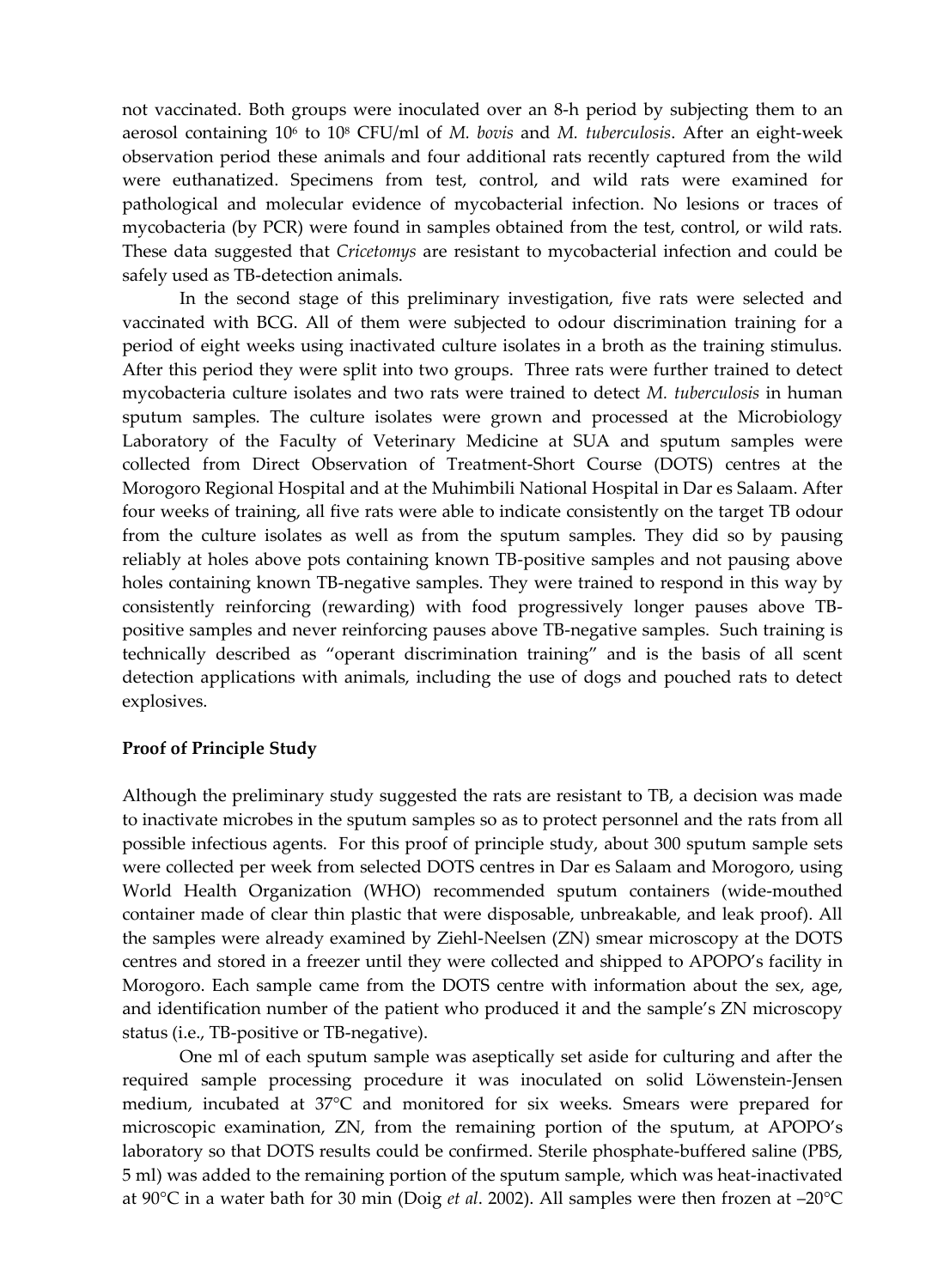until the day of evaluation by the rats. During evaluation, sputum samples were presented to individual rats in a long metal and plastic cage with 10 holes equally spaced along the centreline of the floor. A sputum sample contained in a pot was placed below each hole and the rat's response at each hole was recorded. Pausing for at least five seconds was recorded as an indication that the sample contained TB, whereas pausing for a shorter time was recorded as an indication that the sample did not contain TB.

Sixteen rats evaluated a total of 2,597 samples (345 were smear-positive and 2,252 smear-negative at the DOTS centres) over a period of 35 days. The same sets of samples were presented twice to all rats. The average daily results for the rats as a group ranged between 72.4 and 99.5% true-positive and 0.6 and 8.1% false-positive when DOTS-centre evaluations were used as the reference standard. Average scores for all the rats during the entire 35-day trial were 87.8% true-positive and 4.1% false-positive. The true-positive level defines the sensitivity of a diagnostic test and 1 - the false-positive level defines its specificity. Between the  $21^{st}$  and  $32^{nd}$  days (inclusive), blind samples (i.e., samples for which the results of microscopy were not revealed to the rat handlers) were included in the daily sample set. The rats were not rewarded when they indicated on these blind samples. The true-positive rate for the entire group varied between 82.3 and 100% on the blind positive samples, with an overall average score of 93.1%. During the 12 days of blind testing, the rats consistently identified seven DOTS-negative samples as TB-positive. A second ZN analysis at APOPO's laboratory confirmed that the rats' evaluation of these samples was correct.

Another series of blinded tests was performed on 7 consecutive days by two rats on a total of 819 sputum samples, of which 67 were confirmed positive and 752 were confirmed negative by culture. The cumulative results for the two rats revealed a sensitivity of 86.5% and a specificity of 89.1%. The average scores and false-positive results per rat were respectively 73.1% and 6.7%, while the cumulative scores for both rats were respectively 86.5% and 10.9%. This study clearly demonstrated the potential usefulness of African giant pouched rats as TB detectors and the publication describing it (Weetjens *et al.* 2009a) was the first report of using animals in general, and rats in particular, for TB detection.

#### **Second-line Screening**

The promising results of the proof of principle study encouraged members of APOPO's research team to evaluate the possibility of using *Cricetomys* for second-line screening of sputum samples previously evaluated by microscopy at the DOTS centres. The purpose of this project was, first, to improve new-case detections and thereby save lives and, second, to evaluate the rats performance with respect to their potential for use in first-line screening. Although sputum-smear microscopy characteristically has excellent specificity and is commonly used in resource poor countries in sub-Saharan Africa and elsewhere, the method's sensitivity varies greatly and is often relatively low (Dye *et al.*, 2005; Steingart *et al.*, 2006). If second-line screening by APOPO's rats detects a significant number of cases of TB missed by microscopy, then combining the two techniques could be of substantial clinical benefit. Three published studies have evaluated this possibility (Weetjens *et al.* 2009b; Poling *et al.* 2010; Mahoney *et al.* 2011).

In the first, the rats screened sputum samples collected from 15,041 patients from four DOTS centres in Dar es Salaam in the period January 2008 to May 2009 and found 577 additional cases beyond the 1,838 detected at the centres, resulting in a 31.4% increase in case detection (Weetjens *et al*. 2009b). Similarly, screening of samples collected from 10,523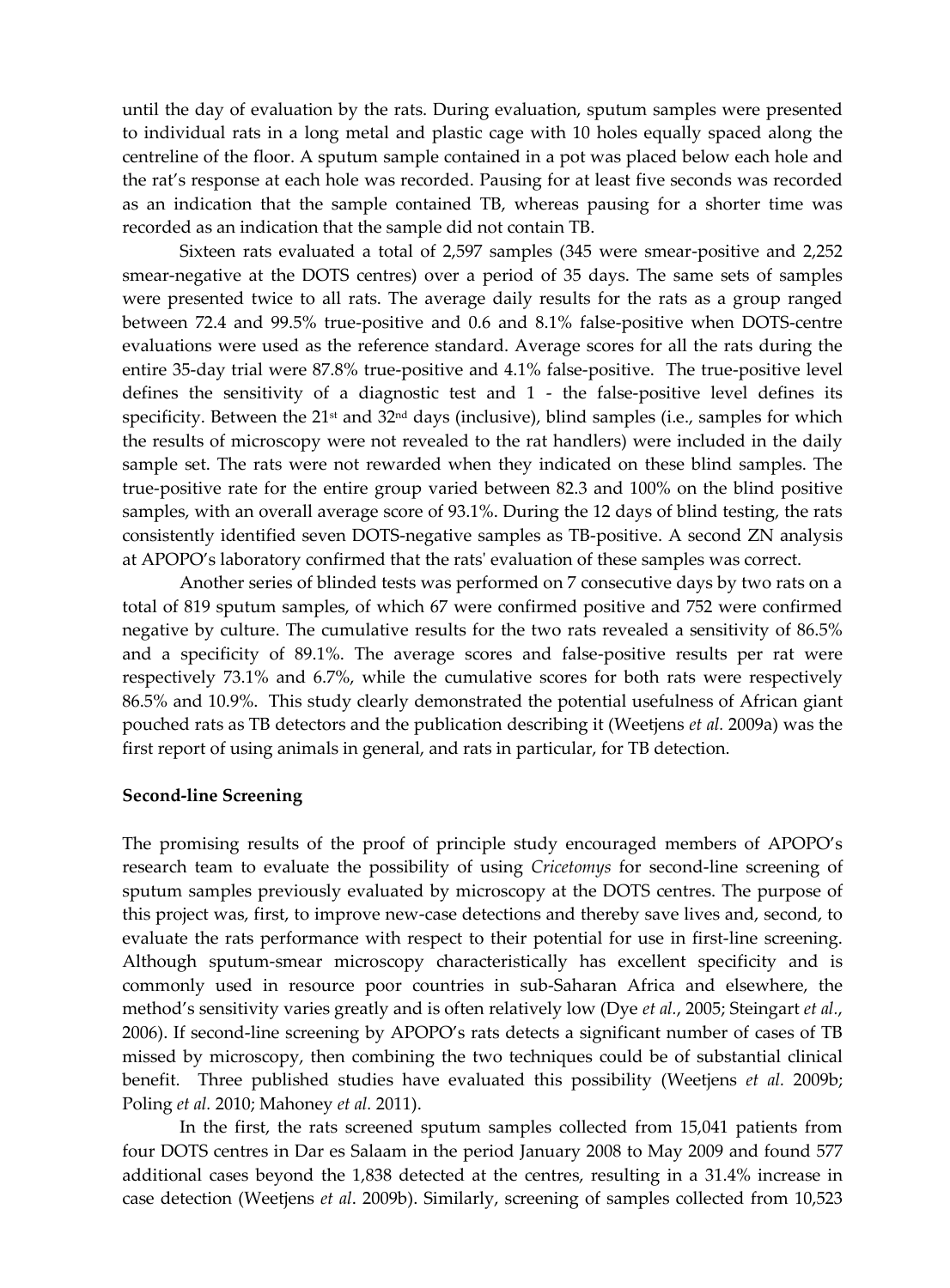patients who visited seven DOTS centres in 2009 revealed an additional 620 cases beyond the 1403 cases found at the centres, i.e. a 44% increase in detection (Poling *et al*., 2010). Likewise, samples collected from 12,329 patients have been screened by the rats in the period January to December 2010 resulting in 716 new cases over the 1671 identified at the centres, which is a 42.8% increase in new-case detection (Mahoney *et al.*, 2011). These data provide substantial evidence that *Cricetomys* are of clinical value as second-line screens used in combination with first-line screening by smear microscopy. To evaluate further the value of pouched rats in this context, rats and personnel from APOPO will soon begin a second second-line screening project in Maputo, Mozambique. A major goal of APOPO and its partners is to expand the use of TB-detection rats as widely as possible in the interest of reducing human suffering and saving lives.

# **Improving Sample Processing**

One of the advantages of using African giant pouched rats as TB detectors is their speed in analyzing sputum samples. As described elsewhere (Weetjens *et al*., 2009; Poling *et al*., 2010), a single rat can process many samples per day, which allows multiple rats to evaluate each sample and offers the possibility of a quick and inexpensive diagnostic tool. In our work to date, the time required for technicians to prepare samples, not the time required for rats to analyze them, limited the number of samples that can be processed. Sample preparation basically involves addition of phosphate-buffered saline and heat-inactivation using an autoclave. Developing alternative methods for preparing and presenting samples could dramatically improve APOPO's TB-diagnostic product.

One possible strategy to reduce the work and time associated with sample processing is to have the rats evaluate microscope slides, which are always prepared in smear microscopy. Data recently collected demonstrate that the rats can detect the presence of TB on prepared slides, but their accuracy in doing so was substantially lower than when they evaluated sputum presented in pots (Mahoney *et al*., 2011b). Although the possibility of using slides operationally has not been dismissed entirely, alternative strategies for sample preparation are currently being evaluated. One is using Virkon® S (a new formulation of the oxidant-based chemical disinfectant Virkon,® produced by E. I. DuPont de Nemours and Company, Wilmington, DE, USA), rather than autoclaving, to inactivate samples. If Virkon<sup>®</sup> S kills infectious microorganisms with a brief contact time and does not affect the rats' ability to detect the presence of TB; it will be used as the inactivation agent instead of the phosphate-buffered saline addition and heat-inactivation process currently in use.

# **Improving Rats' Detection when Few Bacilli are Present**

As described previously, APOPO's rats are performing an operant discrimination when they detect TB. Because historically they have been reinforced only when they emit an identification response (pause for five seconds) at a sample containing *M. tuberculosis*, they learn to emit the identification response only when they encounter the odour characteristic of the bacillus. There is a large body of scientific literature on discrimination learning, showing that the intensity of the stimuli (e.g., concentration of bacilli in our case) which the animals are initially trained to identify, affects their subsequent performance (Catania, 1999; Chance, 2003). We observed this phenomenon when rats were trained to detect 2,4,6 trinitrotoluene (TNT), which is the main explosive charge in the vast majority of landmines.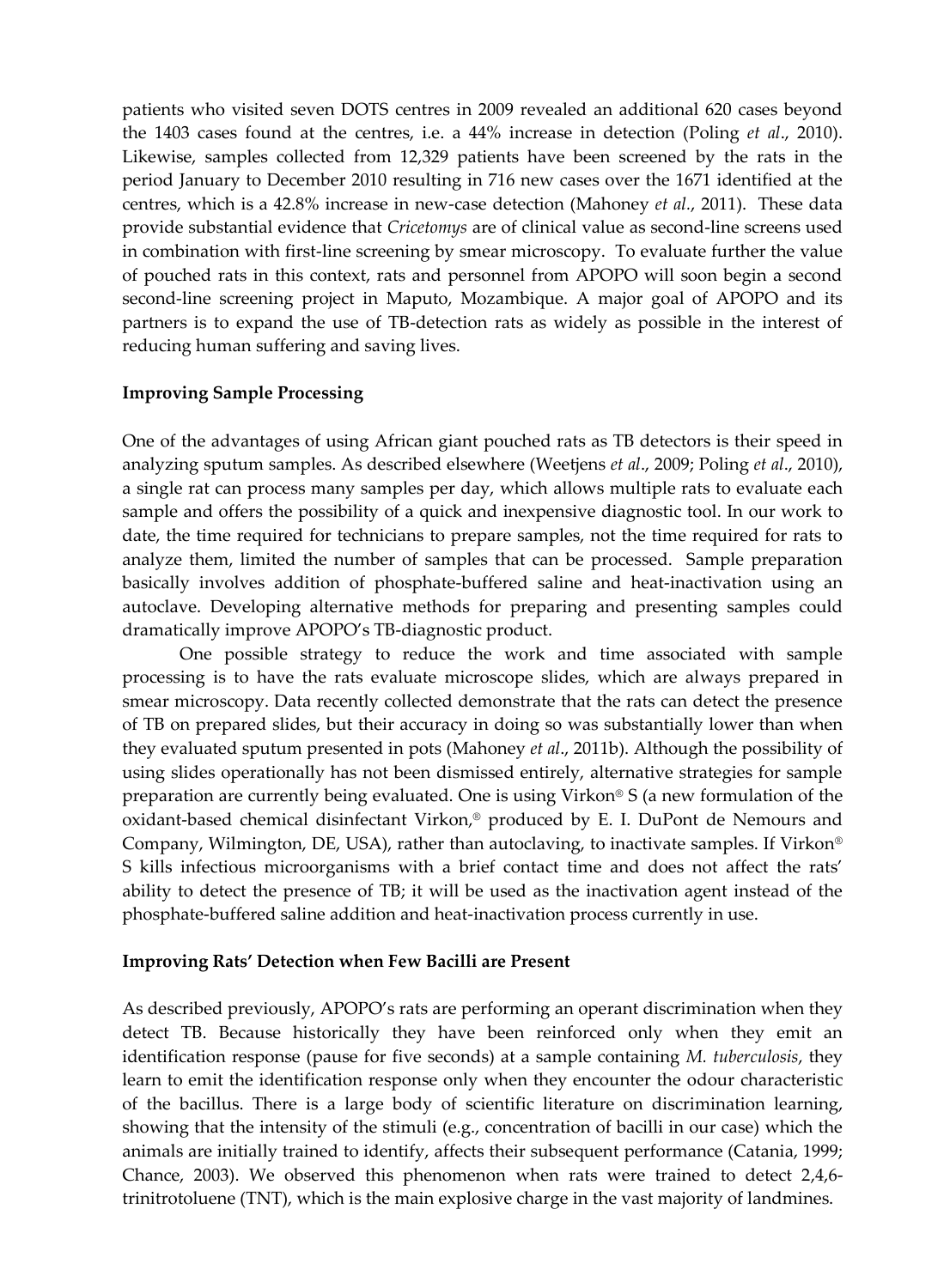Those rats trained and reinforced to detect a low concentration of TNT (10ng/L) easily detected different concentrations of TNT (10 and 100 ng/L); whereas rats trained only to detect a high concentration did not detect TNT 10ng/L reliably. A similar phenomenon was observed when we examined routine training data for the month of August 2009, during which TB-detection rats were trained on sputum samples graded as AFB (scanty), +1, +2 and +3 at the DOTS centres (Table 1).

| Rat name     | Sensitivity (% of samples identified as TB-positive by the rat) |      |      |      |  |
|--------------|-----------------------------------------------------------------|------|------|------|--|
|              | AFB (scanty)                                                    | $+1$ | $+2$ | $+3$ |  |
| Allen        | 12.5                                                            | 82.4 | 97.2 | 90   |  |
| Brown        | 70                                                              | 84.3 | 93.8 | 100  |  |
| <b>Bruce</b> | 50                                                              | 75.9 | 93.8 | 95.5 |  |
| Laila        | 50                                                              | 82.2 | 98   | 100  |  |
| Onur         | 46.2                                                            | 85.8 | 100  | 90.9 |  |
| Patron       | 50                                                              | 79.5 | 92.9 | 90.9 |  |
| Oueen        | 43.8                                                            | 72.2 | 100  | 100  |  |
| Richard      | 54.5                                                            | 79.9 | 90.3 | 100  |  |

**Table 1: Sensitivity of rats on sputum samples with different concentration of bacilli**

Each of the eight rats examined detected a substantially lower percentage of AFB samples than of higher-concentration samples. We believe the main reason for this is that very few low concentration (AFB or scanty) samples are detected at the DOTS centres, therefore our rats are primarily trained to detect high-concentration samples. Such training may well limit their tendency to emit identification responses to low-intensity stimuli that is, to samples containing low levels of *M. tuberculosis*, even if the rats can reliably detect the odour of those bacilli.

Because microscopy is especially likely to misidentify (i.e., designate as TB-negative) smears that properly should be considered AFB (Fujika, 2005), when the rats are used in second-line screening it is especially important that they reliably emit an identification response to such low-intensity samples. It is, of course, also important that they consistently identify high-concentration samples. A logical strategy to pursue in increasing the likelihood that rats will reliably identify both low- and high-concentration samples is to train them only with low-concentration samples. Such training is currently underway and it is anticipated that rats specifically trained to identify low-concentration samples will be more sensitive in identifying low-concentration sputum samples than rats not given such training, and similarly sensitive in identifying higher-concentration samples.

# **Improving Confirmatory Methods**

From the beginning, the actual status of sputum samples identified as TB-negative by DOTS centres' microscopy and TB-positive by APOPO's rats has been determined by a second microscopy (ZN or more recently fluorescent) performed in APOPO's laboratory. Although fluorescent microscopy often is more sensitive than ZN light microscopy, neither have consistently high sensitivity (Steingart, 2006). Therefore, a rat-positive sample found not to contain *M. tuberculosis* by two microscopies may not be a true negative, especially if few bacilli are present. From a scientific perspective, the result is an inflated false-positive rate for the rats and from a clinical perspective the result is a failure to detect and treat some cases of TB correctly identified by the rats.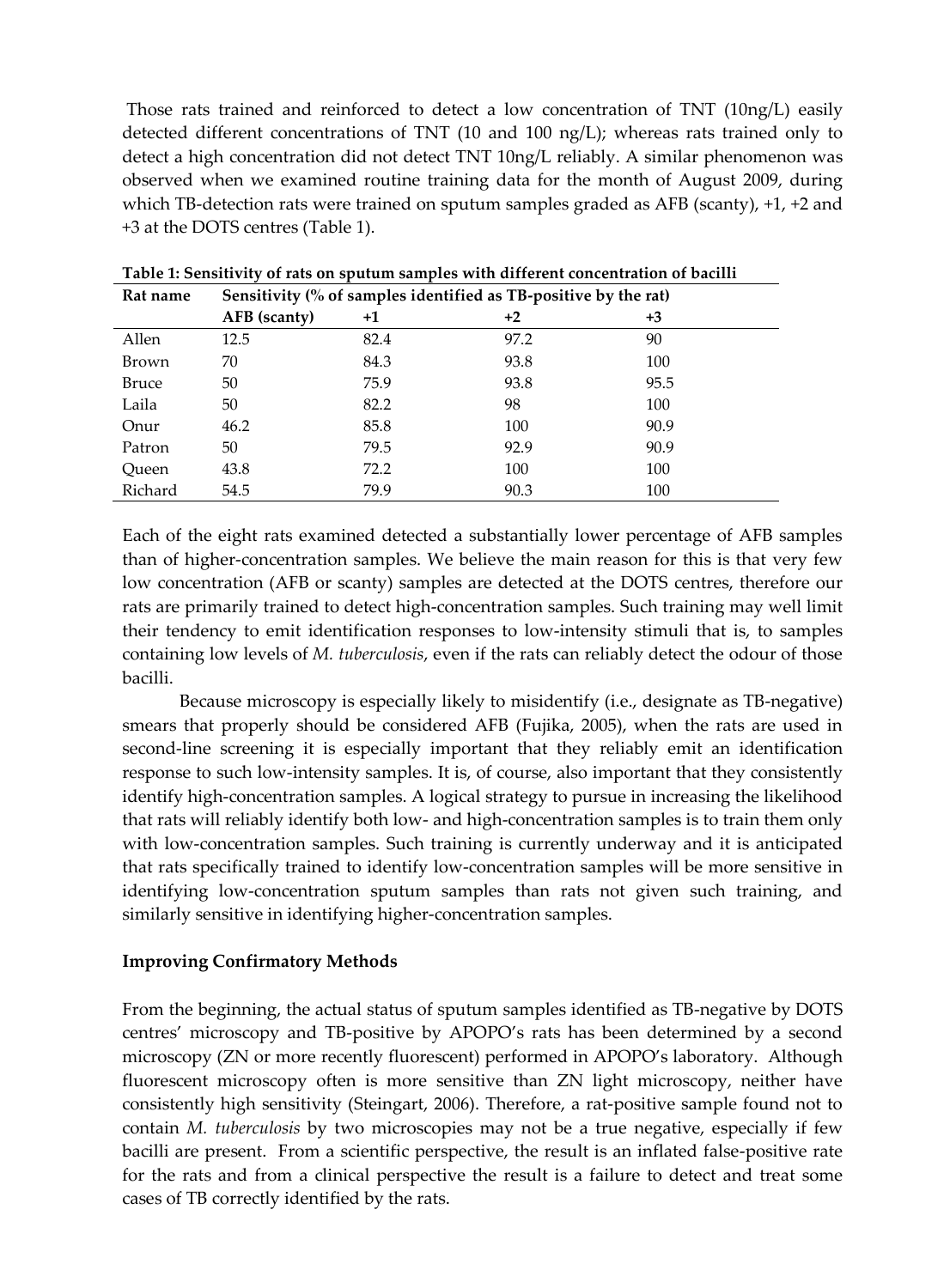To deal with these issues, we are exploring the possibility of using an automated polymerase chain reaction (PCR) analysis performed by a Cepheid GeneXpert (Xpert MTB/RIF, Sunnyvale, CA) as the final confirmation of sample status. Although the GeneXpert has high sensitivity and specificity (Boeme *et al.*, 2010), it is rather slow. Moreover, each test is relatively expensive (c. US\$20). Using the GeneXpert only to evaluate microscopy-negative, rat-positive samples may be viable in both research and operational contexts, however, because relatively few such samples appear, which minimizes overall cost and processing time.

With the exception of limited data for two rats in the study by Weetjens *et al*. (2009a), the performance of APOPO's rats has been determined by comparison to the results of microscopy, which characteristically has high specificity but relatively low (and variable) sensitivity (Dye *et al*., 2005; Steingart *et al*., 2006). The low sensitivity of smear microscopy makes it a poor reference standard from a scientific perspective although it is imperative to compare the rats' performance to that of microscopy, because the goal is to use them as an adjunct to (in second-line screening) or alterative to (in first-line screening) that method.

We have recently completed a study (Mahoney *et al*., 2012a) in which the results of evaluation by 10 rats and by microscopy conducted at DOTS centres were compared to the results of culturing and PCR analysis of 910 sputum samples. In this research, an M.Sc. student in Applied Microbiology at the Faculty of Veterinary Medicine of SUA and his colleagues compared rats' evaluations with the results of ZN microscopy, culture on solid Lowenstein-Jensen (LJ) media whose isolates were checked by ZN microscopy, and PCR analysis of the culture isolates. Samples collected from 456 patients were analyzed. When three rats were randomly assigned to form a group, and when a sample was considered as TB-positive if 2 of the 3 rats in the group emitted an indicator response to that sample, an average sensitivity of 72% and specificity of 94% was achieved with the PCR results as the reference standard. When also compared to PCR results, the sensitivity of DOTS microscopy was 48% and the specificity was 98%. Moreover, the rats identified 23 TB-positive cases that were not identified by microscopy, that is, they increased the case detection rate by 48.9%. These results provide further evidence that pouched rats are a valuable adjunct to, and may be a viable substitute for, sputum smear microscopy as a TB diagnostic in resource poor countries.

Although culturing (often followed by PCR analysis) is a well-accepted reference standard for TB detection, it can be difficult to perform accurately, especially in operational settings in resource poor area, and should not be viewed as an infallible index of the presence or absence of *M. tuberculosis* in tested patients (Kivihya-Ndugga *et al*., 2004; Mendoza *et al*., 1993; Parvez *et al*., 2003). APOPO's research team and its partners have successfully cultured *M. tuberculosis*, but it is a difficult and expensive task in our operational setting and not feasible as a consistent reference standard. Moreover, it may not be as sensitive as one would hope.

For example, we recently used a GeneXpert to analyze 60 sputum samples that were negative by microscopy as well as culture but indicated as positive by multiple rats. Eighteen of them (30%) were found to be positive for *M. tuberculosis*. We also analyzed 100 samples that were negative by all techniques including the rats and found only 8% of them positive by Xpert MTB/RIF (Unpublished result). This result clearly suggests that under the conditions where APOPO operates, the automated molecular technique is more sensitive than other available methods. As noted previously, however, the GeneXpert (like other molecular techniques) is too expensive for routine screening in resource poor countries.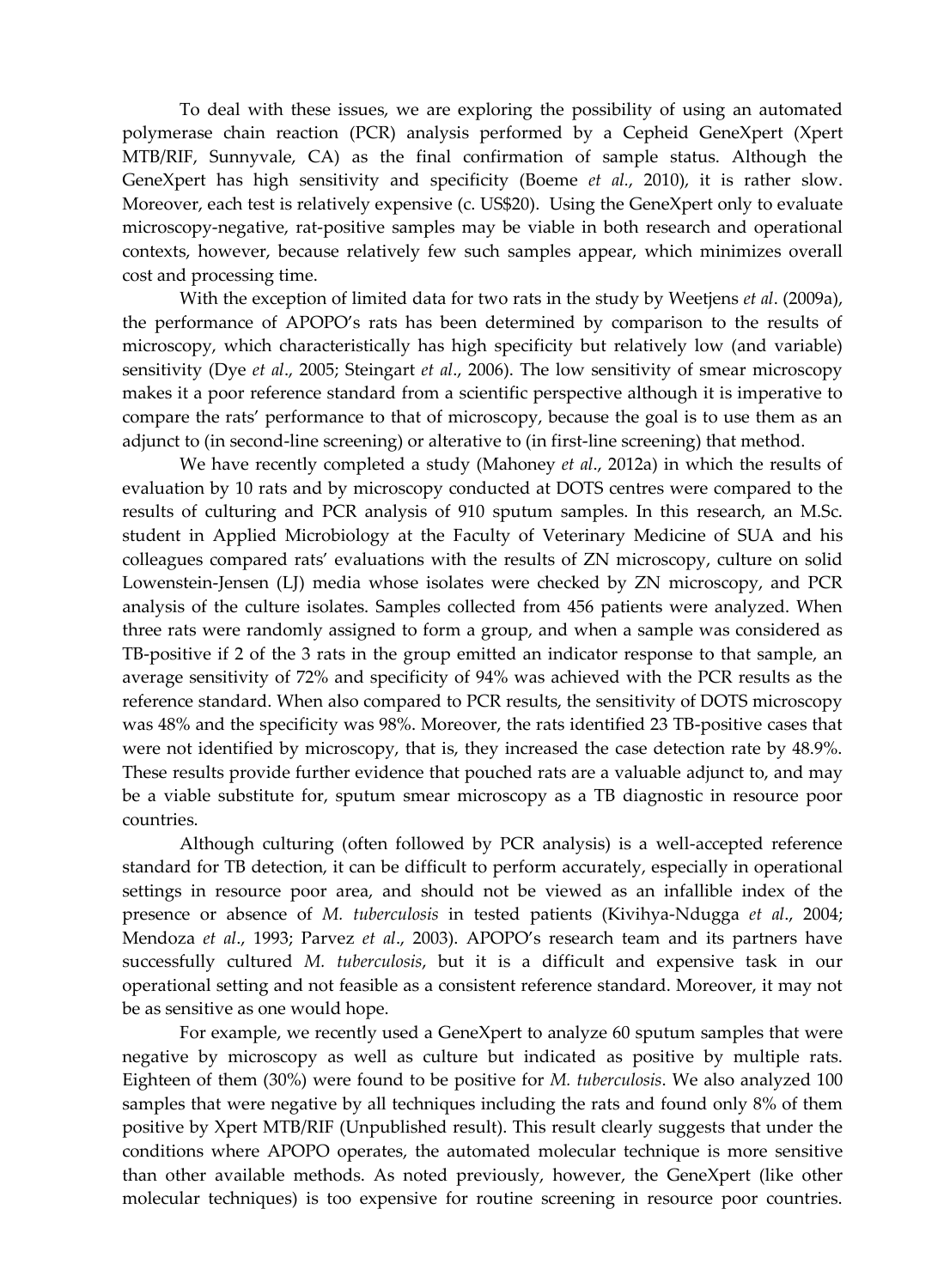Moreover, some experts argue that every TB diagnostic test should be considered as only one element in the diagnostic algorithm and patient follow-up and drug-response/treatment success should be taken as the best reference, especially in areas where the HIV prevalence is high (Apers *et al*., 2004).

In view of the considerations just raised, it is difficult to ascertain the true accuracy of the rats as TB detectors. To provide a more accurate index, APOPO is collaborating with the Swiss Tropical and Public Health Institute and the Ifakara Health Institute on a cohort study that collects a wide range of diagnostic data, specifically rats' evaluations, ZN microscopy results, fluorescent microscopy results, chest X-ray findings, culture analysis, standard PCR analysis, GeneXpert PCR analysis, patient follow-up evaluations, and drug-response ratings. This study will also enable us to evaluate the rats' performance in patients who are and are not known to be HIV-positive. To date, because permission to know patients' HIV status was only recently granted, we have been unable to analyze data separately for HIV-positive and HIV-negative patients. Doing so is obviously important, because TB is a leading cause of death in HIV-positive people and it can be especially difficult to diagnose in this population (Smith *et al*., 1994; Kivihya-Nduga *et al*., 2004; Mtei *et al.*, 2005; Cain *et al*., 2010).

#### **Automated Cage Assessment**

Until very recently, all of the TB-detection research was done in manually operated training cages. With these cages, trainers (typically three for each cage) place the rat in the cage, observe it as it moves along the line of holes sniffing the sputum samples, record all identification responses, and reinforce (i.e., delivery of food immediately following) identification responses to samples known to contain *M. tuberculosis*. In blinded testing, the DOTS-centre status of all training samples are known to the trainers, but the status of test samples are unknown. Although the manually operated cages are workable, as evident in the data reported by Weetjens *et al.* (2009a, 2009b), human error is a real and significant problem with all such systems (Poling *et al.*, 1995).

Despite APOPO's confidence in its trained and certified rodent trainers, mistakes occur. For example, appropriately reinforcing correct identification responses requires trainers to be aware of which pots are known to contain *M. tuberculosis*, to ascertain when a rat has paused for five seconds at a sniffing hole immediately above such a pot, and to deliver mashed bananas as soon as the five-second criterion is met. Each rat evaluates many samples per day (140 in current second-line screening work, but this number could increase substantially in other applications) and the location of reinforcement samples (those known to contain the bacillus) changes each time a new set of 10 samples is presented. Even if procedures are quite standardized, the possibility of errors related to the location of reinforcement samples could lead to a failure to reinforce a correct identification or, more seriously, to reinforce an identification response to a sample that does not contain *M. tuberculosis*. Moreover, if trainers know that a given sample is a reinforcement sample, this may affect how they evaluate the rat's behaviour (e.g., they may consider a four-second pause as meeting criterion) or lead them to provide cues (e.g., leaning forward) that come to control the rat's behaviour. Such actions are unconscious and almost universal and in no sense constitute cheating (Poling *et al.*, 1995).

To minimize human error and unintentional cues to the rats, APOPO developed a fully automated cage. It consists of a rectilinear aluminium and plastic chamber 205-cm long x 55-cm wide x 55-cm high. The floor of the chamber contains 10 2.5-cm diameter sniffing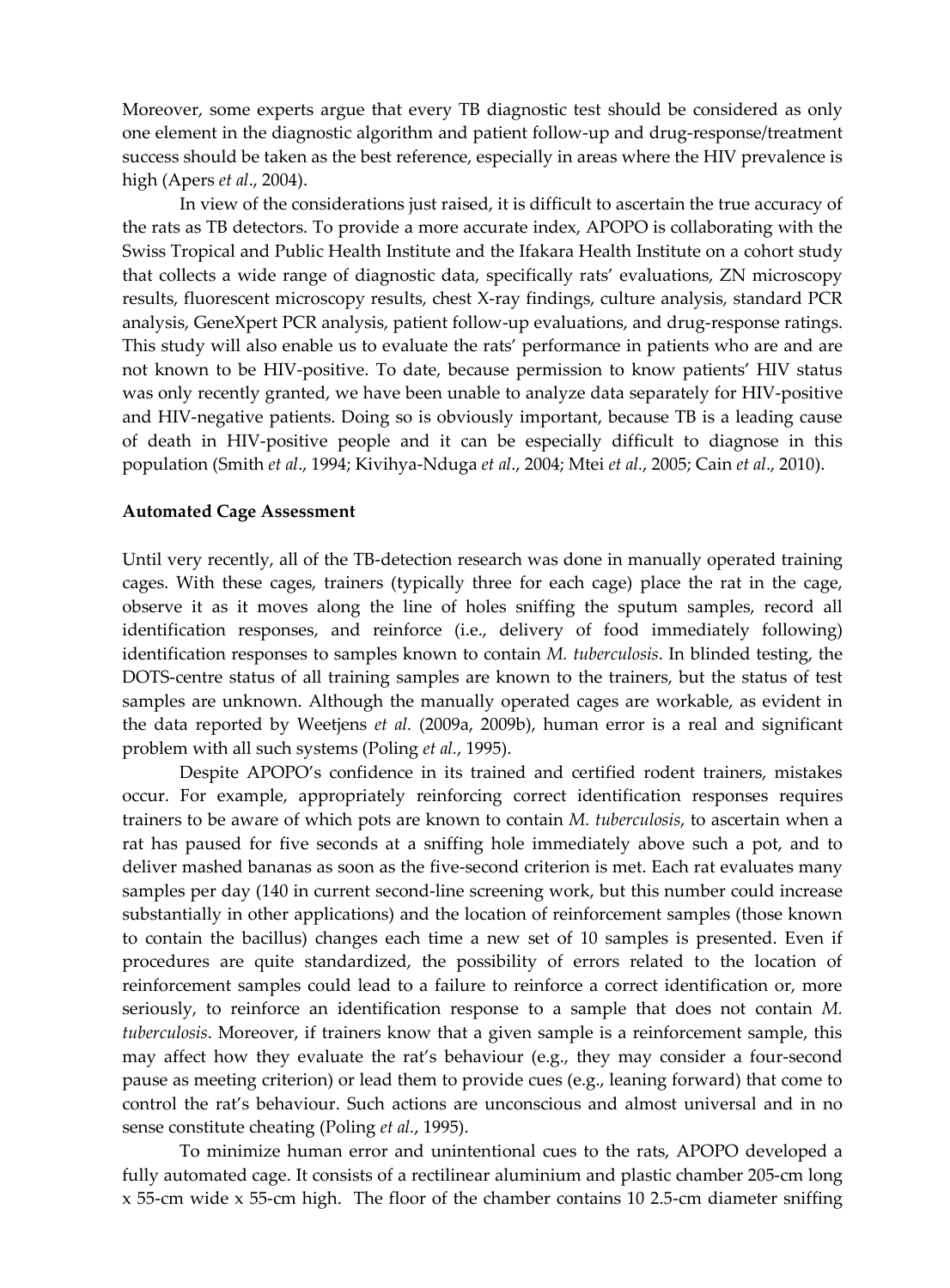holes spaced equidistantly along the centreline. Pots containing sputum can be placed immediately below these holes by means of a sliding bar with 10 appropriately spaced holes. A photocell directs a beam of light immediately below each hole and a detector unit is activated when the beam is broken, indicating that a rat has placed its nose (or potentially some other body part) in the sniffing hole. A commercial food dispenser located at one end of the chamber allows for the delivery of food (three 45-mg Noyes banana-flavoured rat pellets; P.J. Noyes, Lancaster, NH) and computer-directed equipment presents food automatically when an indication response (pausing, hence breaking the beam) above a TBpositive sample occurs. A Tanzanian Ph.D. student is studying the behaviour of the rats when working in this fully-automated cage and it is anticipated that future TB detection will be conducted in such cages. APOPO intends to produce an exportable TB-detection technology with specifiable and repeatable characteristics, and automating that technology as much as possible is a long step in that direction.

#### **Assessment of Common Bacilli in Sputum and Rats' Reaction to Them**

A series of projects designed to evaluate the bacilli that are commonly found in the sputum samples evaluated by APOPO's rats, and the rats' reaction to those bacilli, were recently completed by a Tanzanian student as his Ph.D. research at the Max Planck Institute of Infection Biology (Mgode *et al.*, 2011a, b). In one study, he and his colleagues compared the diagnostic performance of the TB-detecting rats on cultures of reference *M. tuberculosis*, clinical *M. tuberculosis*, non-tuberculous mycobacteria species (NTM), *Nocardia*, *Rhodococcus*, *Streptomyces*, *Bacillus*, *Candida*, and *Saccharomyces* species. *M. tuberculosis* and NTM are related to *Nocardia* and *Rhodococcus* species, which are also acid-fast bacilli and can thereby be misdiagnosed as *M. tuberculosis* in smear microscopy. Trained rats distinguished *M. tuberculosis* from other microbes (p=0.008, Fisher's exact test). The detection of naturally TBinfected sputum exceeded that of negative sputum mixed with pure cultures of *M. tuberculosis*, indicating that rats are highly conditioned to detect odours of spiked TBpositive sputum rather than spiked TB-negative sputum (Mgode *et al*., 2011a).

Another study compared the odours (volatiles) of microbiota from smear-negative and *M. tuberculosis* culture-negative, but rat-positive, sputa to the odours of *M. tuberculosis*. Rat-positive sputa containing *Streptococcus pneumoniae, Staphylococcus* spp. and *Enterococcus* spp. were associated with TB-positivity. However, analysis of volatiles from *Streptomyces* spp., *Candida* spp., *Rhodococcus* spp. and *Nocardia* spp., representing microbiota from smearnegative and *M. tuberculosis* culture-negative but rat-positive sputa revealed that these microbes do not produce *M. tuberculosis*-specific volatiles. Furthermore, the prevalence of mycobacteria-related *Nocardia* and *Rhodococcus* spp. is substantially lower than the percentage of smear-negative sputa detected by rats, of which 44.7% were *M. tuberculosis* culture-positive. Therefore, the rats are reacting to *M. tuberculosis*-specific odour compounds but not to odours from other respiratory tract microbiota (Mgode *et al*., 2011b). It is noteworthy that several volatile compounds characteristic for the TB odour have been identified and it is clear that TB-specific odour is not due to a single compound but rather to a combination of different volatiles. This combination is characteristic for *M. tuberculosis* and allows discrimination from odours produced by other related pathogenic and apathogenic microbes of the respiratory tract (Nawrath *et al*., in press).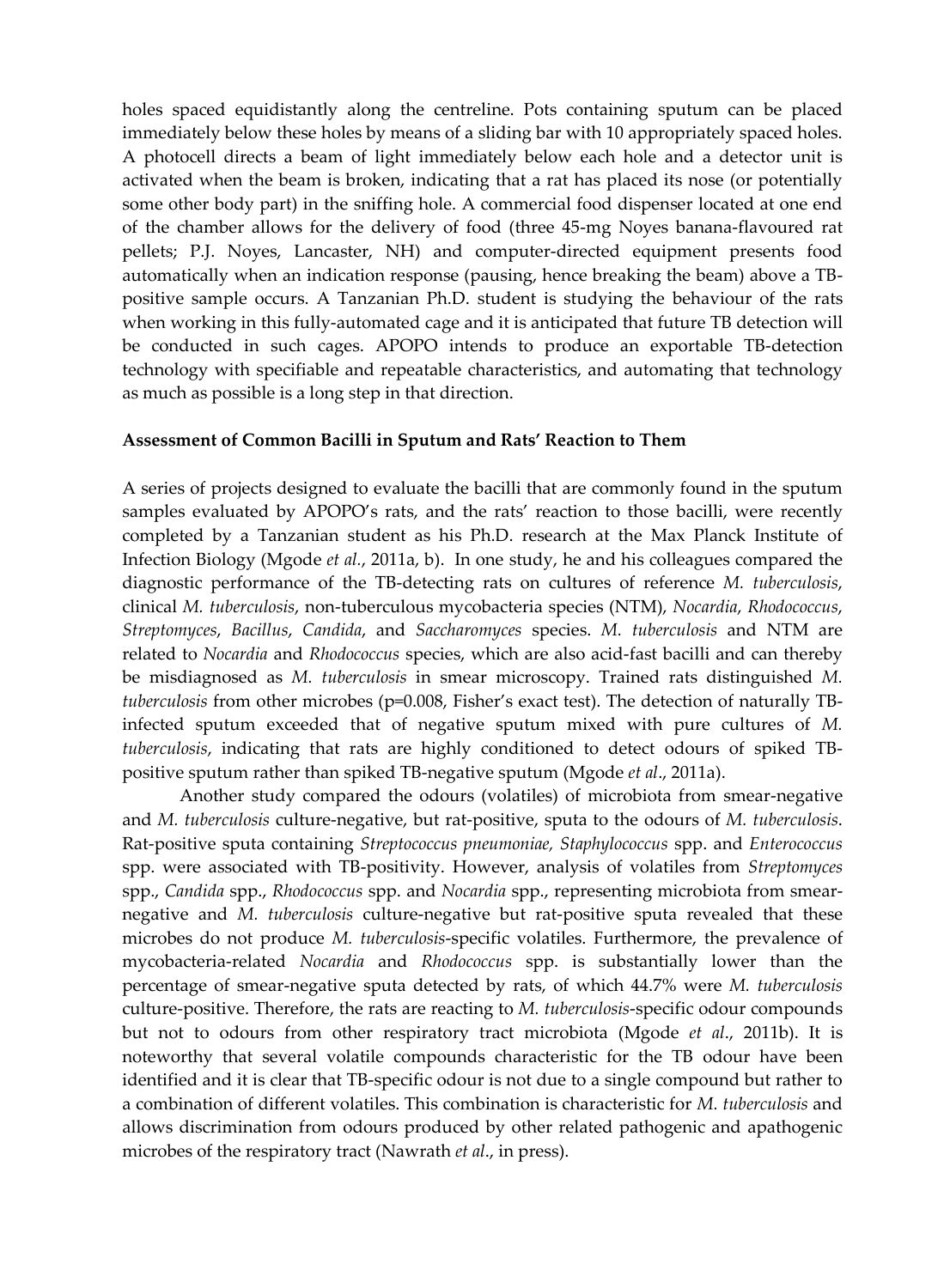# **Patient Follow-up**

Every Friday, a laboratory technician from APOPO visits each partnering DOTS centre to collect sputum samples and deliver a list of sputum samples that were found TB-negative by microscopy at that centre but found positive by the rats and confirmed by a second microscopy (or a GeneXpert analysis) at APOPO. In principle, the patient should be contacted through the telephone number provided during submission of the sputum sample, asked to return to the DOTS centre, and given treatment as deemed necessary by the attending physician. APOPO has reported more than 2,000 additional TB-positive cases to the DOTS centres, but information about the treatments they received and their response to these treatments could not be obtained. Therefore, the actual clinical benefit derived from the use of rats in second-line screening is unclear.

This issue was the focus of a coordination meeting recently held by APOPO, SUA, NIMR, and NTLP. Members of these organizations agreed that a sound strategy for maximizing clinical benefit is obtaining from NTLP accreditation for APOPO's microscopy (both bright-field and LED) and GeneXpert (i.e., Xpert MTB/RT) facility as a TB diagnostic in Tanzania. Following accreditation, APOPO's laboratory will participate in all official quality control schemes conducted by NTLP, which will maintain the quality of diagnostic results. The anticipated outcome of this effort is to have the second microscopy (or automated PCR analysis) performed at APOPO officially recognized by NTLP, which at the DOTS centres will prompt immediate patient recall for possible clinical action.

A second strategy to maximize clinical benefit is to employ a postgraduate medical student to conduct a pilot study on the clinical follow-up of patients identified by APOPO's rats. This project will examine the rate of patient recalls, examine the relations between physicians' final diagnosis and various diagnostic indicators as available (e.g., rats' evaluations, clinical features, microscopy results, PCR results, and chest X-rays) and, where treatment is provided, ascertain the relation to the drug(s) prescribed and the patient's response to them. Steps currently are underway to implement both strategies for maximizing (and measuring) clinical benefit.

# **Future Prospects**

APOPO intends to produce a reliable, fast, and simple alternative to the century-old smear microscopy for TB diagnosis in developing countries. The achievements so far are encouraging and the strategies implemented to overcome the challenges presented are promising. Based on results of all research components currently in progress and that of the cohort study planned in collaboration with the Swiss Tropical and Public Health Institute and the Ifakara Health Institute, APOPO may soon start using its detection rats' technology for first-line screening of TB in people who live in slums, prisons, and other historically underserved areas. In the meantime, the existing second-line screening program will be continued and replicated in Mozambique, which will help to ascertain the practicality and exportability of APOPO's TB-detection product. Although unconventional, that product shows promise and appears to merit further investigation and more widespread adoption in appropriate settings.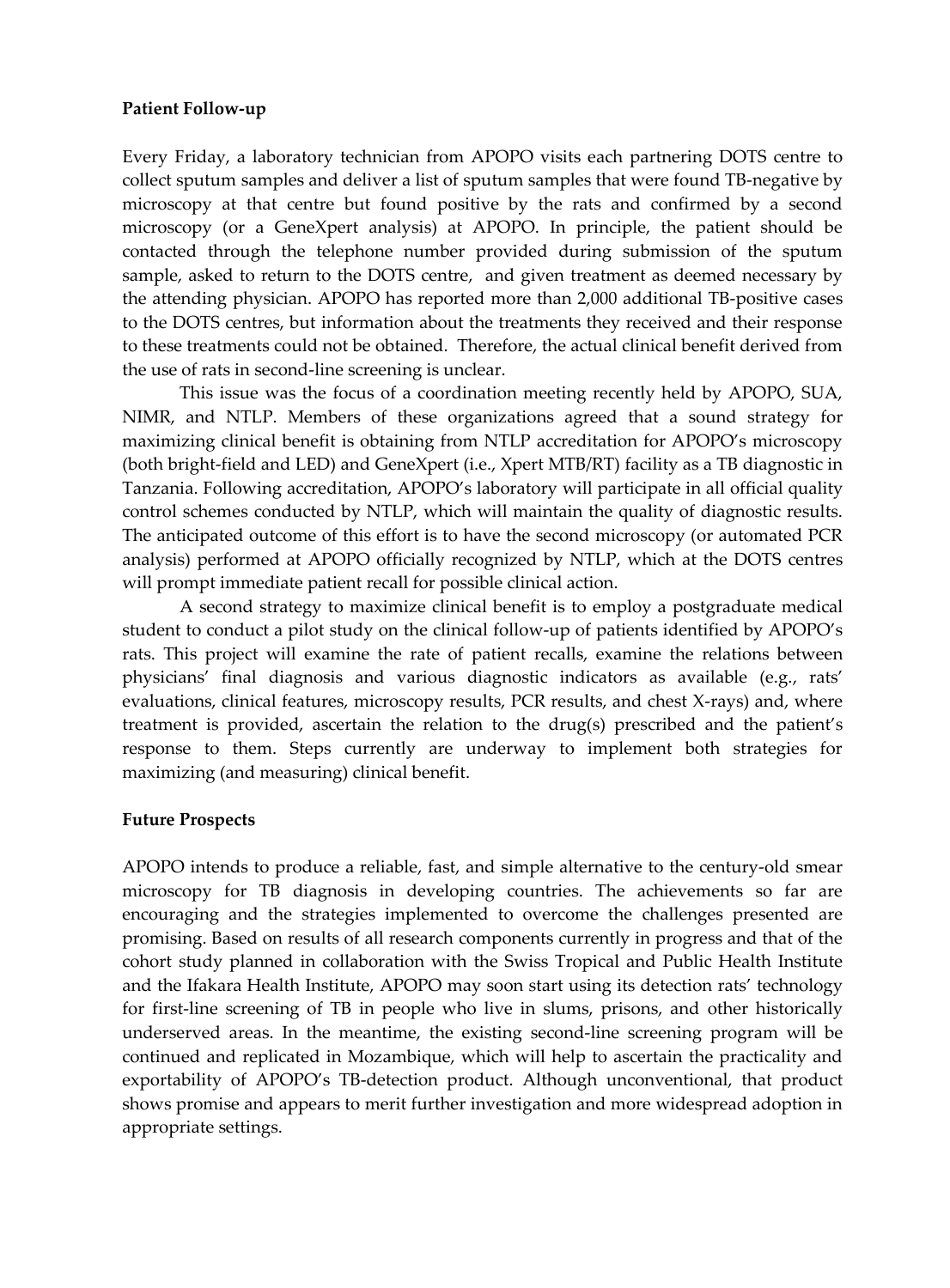# **Acknowledgments**

APOPO's TB research is a collaborative work by Antwerp University (Belgium); Sokoine University of Agriculture (SUA); National Institute for Medical Research (Tanzania); National Tuberculosis and Leprosy Programme (Tanzania); Ministry of Health and Social Welfare (Tanzania); the Direct Observation Treatment Strategy (DOTS) centres in Dar es Salaam and Morogoro (Tanzania), and; the Max Planck Institute for Infection Biology (Germany). Financial support has been provided by The World Bank Development Marketplace (USA), UBS Optimus Foundation (Switzerland) and National Institute of Health (USA). The contributions of all of these organizations, and the people who represent them, are gratefully acknowledged.

# **References**

- Apers, L., Wijarajah, C., Mustvangwa, J., Chigara, N., Mason, P. & van der Stuyft, P. (2004) Accuracy of routine diagnosis of pulmonary tuberculosis in an area of high HIV prevalence. *International Journal of Tuberculosis and Lung Disease* 8, 945-951.
- Boehme, C.C., Nabeta, P., Hillemann, D., Nicol, M.P., Shenai, S., Krapp, F., Allen, J., Tahirli, R., Blakemore, R., Rustomiee, R., Milovic, A., Jones, M., O'Brien, S. M., Persing, D. H., Ruesch-Gerdes, S., Gotuzzo, E., Rodrigues, C., Alland, D. & Perkins, M.D. (2010). Rapid molecular detection of Tuberculosis and Rifampin resistance. *New England Journal of Medicine* 363, 1005-1015.
- Cain, K.P., Kimberly, D., McCarthy, K.D., Heilig, C.M., Monkongdee, P., Tasaneeyapan, T., Kanara, N., Kimerling, M.E., Chheng, P., Thai, S., Sar, B., Phanuphak, P., Teeratakulpisarn, N., Phanuphak, N., Dung, N.H., Quy, H.T., Thai, L.H. & Varma, J.K. (2010) An algorithm for tuberculosis screening and diagnosis in people with HIV. *New England Journal of Medicine* 362, 707-716.
- Catania, A.C. (1999) *Learning*. Upper Saddle River, NJ: Prentice-Hall.
- Chance, P. (2003) *Learning and behavior*. Belmont, CA: Wadsworth.
- Doig, C., Seagar, A.L., Watt, B., Forbes, K.J. (2002) The efficacy of the heat killing of *Mycobacterium tuberculosis*. *Journal of Clinical Pathology* 55, 778-779.
- Dye, C., Watt, C.J., Bleed, D.M., Hosseini, S.M., Raviglione, M.C. (2005) Evolution of tuberculosis control and prospects for reducing tuberculosis incidence, prevalence, and deaths globally. *Journal of the American Medical Association* 293, 2767-2775.
- Fujika, A. (2005) *AFB microscopy training*. Tokyo: The Research Institute of Tuberculosis.
- Hutchinson, E., Avery A. & VandeWoude, S. (2005) Environmental enrichment for laboratory rodents. *ILAR Journal* 48, 148-161.
- Kivihya-Ndugga, L., van Cleeff, M., Juma, E., Kimwomi, J., Githui, W., Oskam, L., Schuitema, A., van Soolingen, D., Nganga, L., Kibuga, D., Odhiambo, J. & Klatser, P. (2004) Comparison of PCR with the routine procedure for diagnosis of tuberculosis in a population with high prevalences of tuberculosis and human immunodeficiency virus. *Journal of Clinical Microbiology* 42, 1012-1015.
- Mahoney, A., Weetjens, B., Cox, C., Beyene, N., Mgode, G., Jubitana, M., Kuipers, D., Kazwala, R., Mfinanga, G., Durgin, A. & Poling, A. (2011) Using giant African pouched rats to detect tuberculosis in human sputum samples: 2010 findings. *The Pan African Medical Journal* 9, 28*.*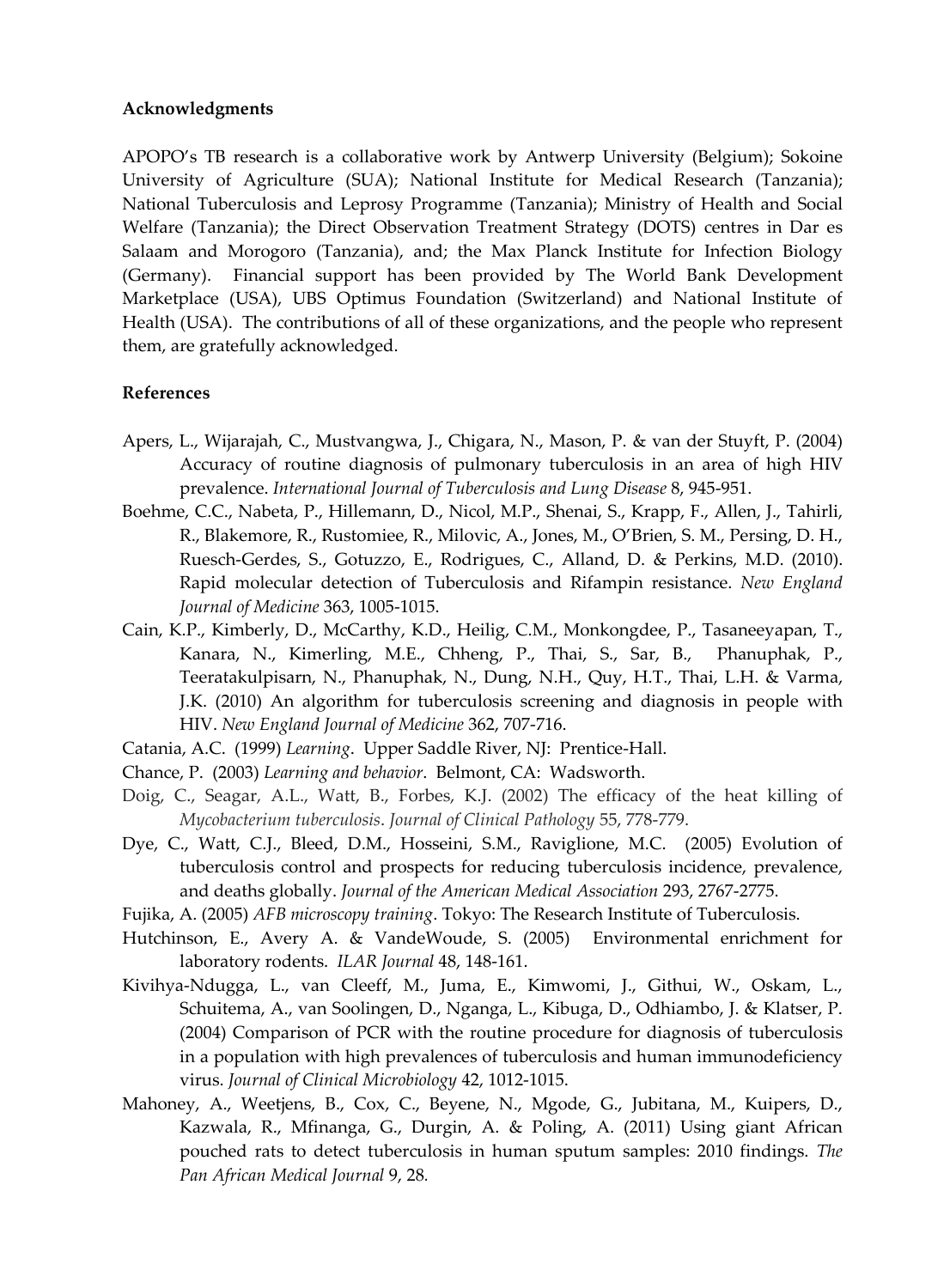- Mahoney, A., Weetjens, B., Cox, C., Beyene, N., Reither, K., Makingi, G., Jubitana, M., Mfinanga, G., Kahwa, A., Durgin, A., Poling, A. & Kazwala, R. (2012a) Detection of tuberculosis in human sputum: comparison to culturing and Polymerase Chain Reaction. *Tuberculosis Research and Treatment* (in press).
- Mahoney, A., Weetjens, B. J., Cox, C., Beyene, N., Jubitana, M., Kuipers, D., Kazwala, R., Mfinanga, G.S., Durgin, A. & Poling, A. (2011b) *The Psychological Record* (in press).
- Mtei, L., Matee, M., Herfort, O., Bakari, M., Horsburgh, C.R., Waddell, R., Cole, B. F., Vuola, J. M., Tvaroha, S., Kreiswirth, B., Pallangyo, K. & Von Reyn, C. F. (2005) High rates of clinical and subclinical tuberculosis among HIV-infected ambulatory subjects in Tanzania. *Clinical Infectious Diseases* 40, 1500-1507.
- Mendoza, M.T., Reyes, L.F., Pascual, M. & Tan-Torres, T. (1993) Culture isolation of *Mycobacterium tuberculosis* using Radiometric Bactec System compared with the conventional Lowenstein-Jensen Media. *Phillippine Journal of Microbiology and Infectious Diseases* 22, 17-22.
- Mgode, G.F., Weetjens, B.J., Cox, C., Jubitana, M., Machang'u, R.S., Lazar, D., Weiner, J., Van Geertruyden, J.P. & Kaufmann, S.H. (2011a) Ability of Cricetomys rats to detect Mycobacterium tuberculosis and discriminate it from other microorganisms. *Tuberculosis*. doi.org/10.1016/j.tube.2011.11.008.
- Mgode, G. F., Weetjens, B.J., Nawrath, T., Cox, C., Jubitana, M., Machang'u, R.S., Cohen-Bacrie, S., Bedotto, M., Drancourt, M., Schulz, S. & Kaufmann, S.H. (2011b) Diagnosis of tuberculosis by trained African giant pouched rats and confounding impact of pathogens and microflora of the respiratory tract. *Journal of Clinical Microbiology* 50, 274-280.
- Nawrath, T., Mgode, G.F., Weetjens, B., Kaufmann, S.H.E. & Schulz, S. (2012) The volatiles of pathogenic and non-pathogenic mycobacteria and related bacteria. *Beilstein Journal of Organic Chemistry* (in press).
- Nithianantharajah, J. & Hannan A.J. (2005) Enriched environments, experience-dependent plasticity and disorders of the nervous system. *Nature Reviews of Neuroscience* 7, 697- 709.
- Parvez, M., Hasan, K.N., Rumi, M., Ahmed, S., Salimullah, M., Tahera, Y., Gomes, D.J., Huq, F. & Hassan, M.S. (2003) PCR can help early diagnosis of pulmonary tuberculosis. *Southeast Asia Journal of Tropical Medicine and Public Health* 34, 147-153.
- Poling, A., Methot, L. & LeSage, M. (1995) *Fundamentals of Behaviour Analytic Research*. New York: Plenum Press.
- Poling, A.,Weetjens, B., Cox, C., Mgode, G., Jubitana, M., Kazwala, R., Mfinganga, G.S. & 't Veld, D.H. (2010). Using giant African rats to detect tuberculosis: 2009 findings. *American Journal of Tropical Medicine and Hygiene* 83, 1308-1310.
- Poling, A., Weetjens, B., Cox, C., Beyene, N., Durgin, A. & Mahoney, A. (2011) Tuberculosis detection by giant African pouched rats (*Cricetomys gambianus*). *The Behavior Analyst* 34, 47-54*.*
- Smith, R.L., Yew, K., Berkowitz, K.A. & Aranda, C.P. (1994) Factors affecting the yield of acid-fast sputum smears in patients with HIV and tuberculosis. *Chest* 106, 684-686.
- Steingart, K.R., Henry, M., Ng, V., Hopewell, P.C., Ramsay, A., Cunningham, J., Irbanczik, R., Perkins, M., Azia, M. & Pal, M. (2006) Fluorescence versus conventional sputum smear microscopy for tuberculosis: a systematic review. *Lancet Infectious Disease* 6, 570-581.